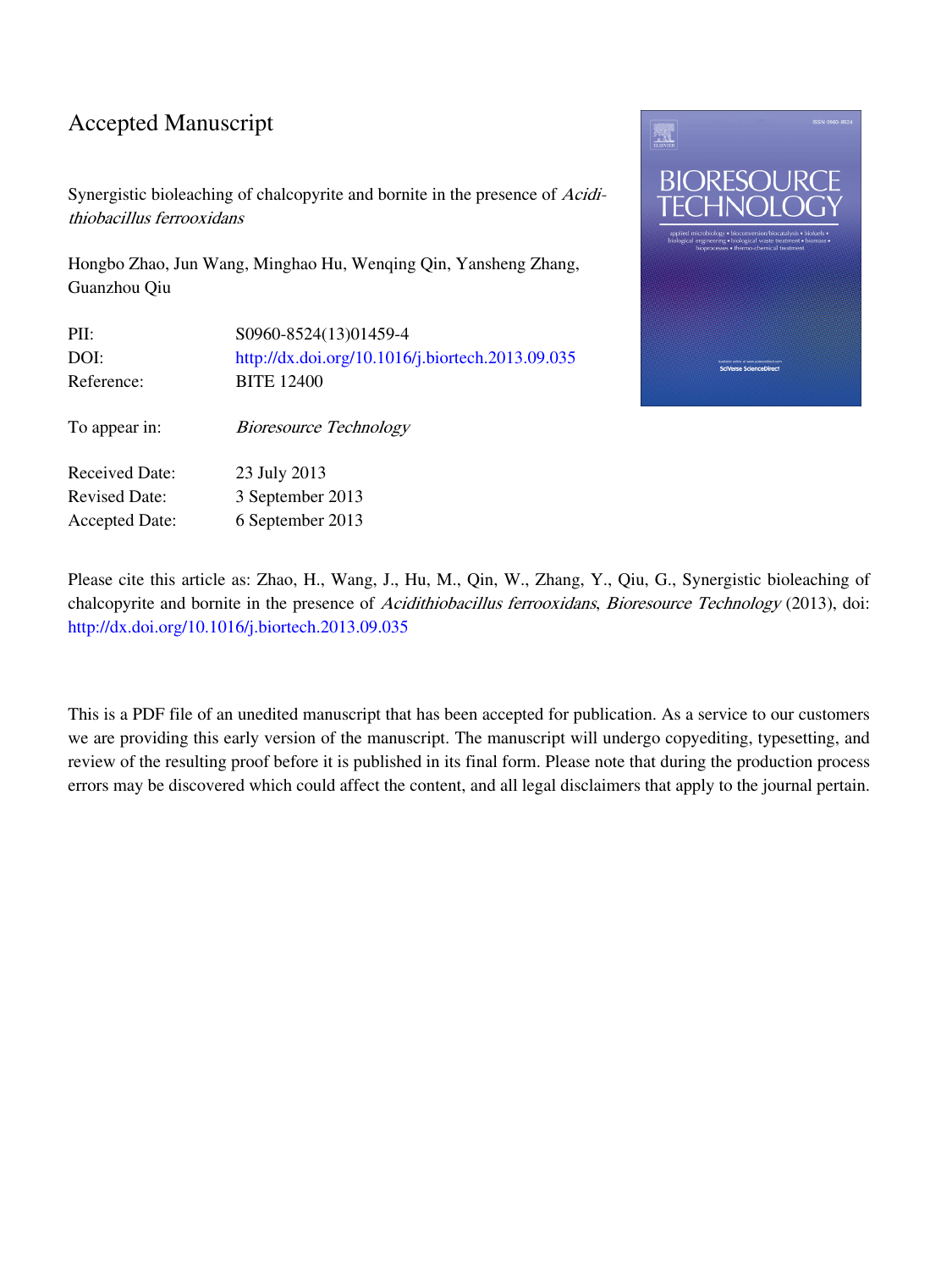### **Synergistic bioleaching of chalcopyrite and bornite in the presence of** *Acidithiobacillus ferrooxidans*

Hongbo Zhaoª,b∗ , Jun Wang<sup>a,b∗</sup>, Minghao Hu, Wenqing Qin<sup>a,b</sup>, Yansheng Zhang<sup>a,b</sup>, Guanzhou Qiu<sup>a,b</sup>

*a Key Lab of Biohydrometallurgy of Ministry of Education, Changsha 410083, Hunan, PR China* 

*b School of Minerals Processing & Bioengineering, Central South University, Changsha 410083, Hunan, PR China* 

**Abstract:** Bioleaching of chalcopyrite and bornite in the presence of *Acidithiobacillus ferrooxidans* was carried out to investigate the influences between each other during bioleaching. Bioleaching results indicated that bornite accelerated the dissolution of chalcopyrite, and chalcopyrite also accelerated the dissolution of bornite, it could be described as a synergistic effect during bioleaching, this synergistic effect might be attributed to the galvanic effect between chalcopyrite and bornite, and to the relatively low solution potential as the addition of bornite. Significantly amount of elemental sulfur and jarosite formed on the minerals surface might be the main passivation film inhibiting the further dissolution, and the amount of elemental sulfur significantly increased with the addition of bornite. Results of electrochemical measurements indicated that the oxidation and reduction mechanisms of chalcopyrite and bornite were similar, the addition of bornite or chalcopyrite did not change the oxidative and reductive mechanisms, but increased the oxidation rate.

**Key words:** Synergistic bioleaching; Chalcopyrite; Bornite; *Acidithiobacillus ferrooxidans*

### **1. Introduction**

 $\overline{a}$ 

Bioleaching has been successfully applied in the processing of secondary copper sulfide minerals, it is still not efficient and economic to process primary copper sulphide minerals like chalcopyrite (CuFeS<sub>2</sub>) and bornite (Cu<sub>5</sub>FeS<sub>4</sub>)(Bosecker, 1997; Watling, 2006). However, chalcopyrite and bornite are the most abundant copper

<sup>∗</sup> **Corresponding author.** Address: *Key Lab of Biohydrometallurgy of Ministry of Education, Changsha 410083, China.* 

Tel: +86-15116335985; E-mail: alexandercsu@126.com (Hongbo Zhao)

Tel: +86-731-88876557; E-mail: wjwq2000@126.com (Jun Wang).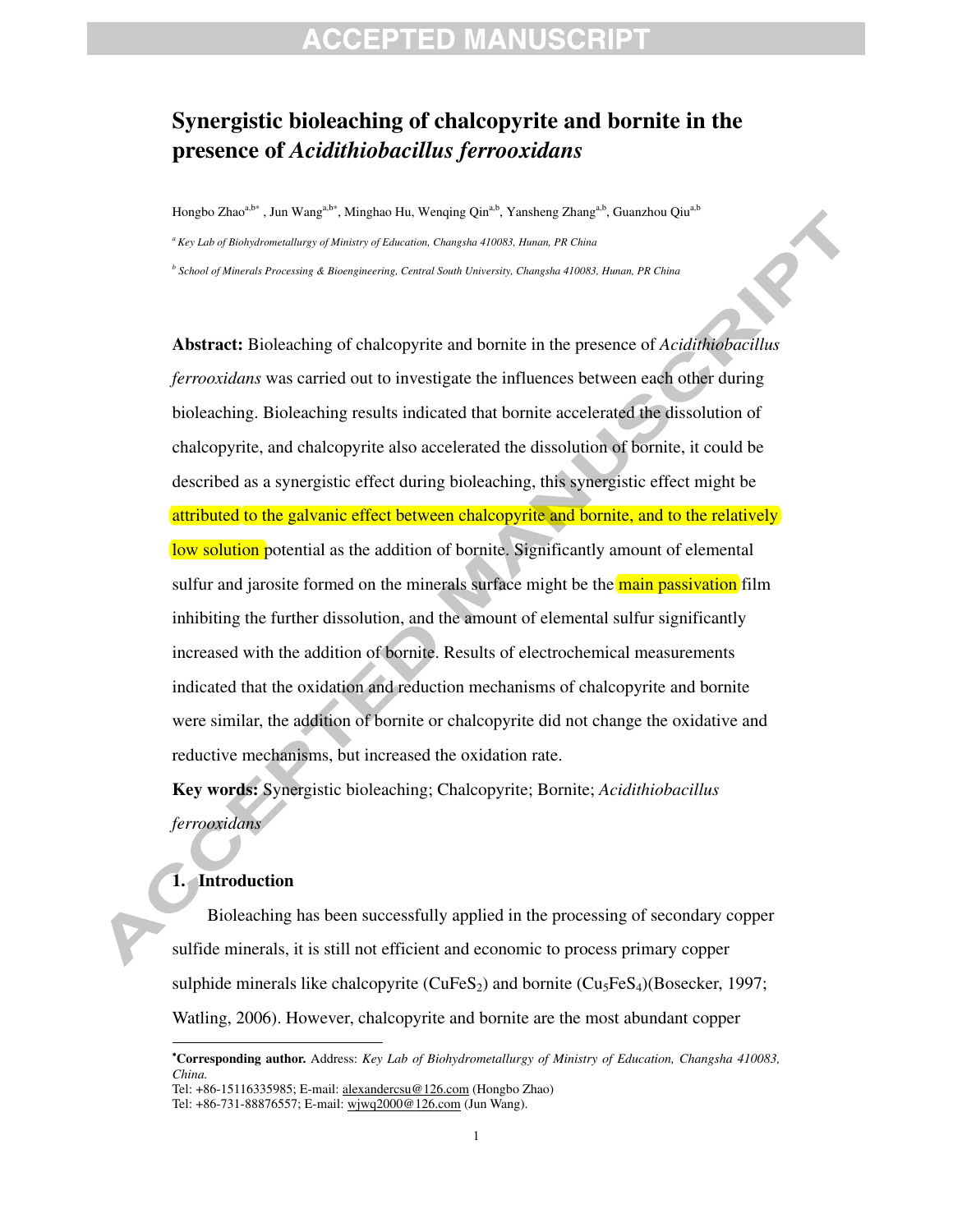minerals(Kesler & Wilkinson, 2008; Rohwerder et al., 2003). Therefore, the industrial application of bioleaching of chalcopyrite and bornite has a broad prospect.

Many authors have concluded that the low extraction rate and dissolution kinetics of chalcopyrite in bioleaching are caused by passivation film, which was considered to be jarosite, elemental copper and metal-deficient sulfides (Córdoba et al., 2008; Hackl et al., 1995; Tshilombo, 2006). Bornite, as its relatively lower lattice energy, could be better dissolved in bioleaching mediums, while its extraction rate and dissolution kinetics are still not high enough (Bevilaqua et al., 2010; Rohwerder et al., 2003; WANG et al., 2008).

Some authors pointed out that higher extraction rate could be obtained by controlling the solution potential at a relatively low value, even though the specific mechanisms are still not explicit(Ahmadi et al., 2010; Natarajan, 1992; Qin et al., 2012). And many researches revealed that the addition of minerals with higher electrostatic potential could accelerate the dissolution of minerals with lower electrostatic potential mainly caused by galvanic effect (Attia & El-Zeky, 1990; Li et al., 2003; Nakazawa et al., 1998).

*Acidithiobacillus ferrooxidans* was the first strain applied in the bioleaching of copper sulphide minerals, and also was considered as the dominate population in most acid mine drainage (AMD) of sulfide minerals mines as its strong abilities to oxidize ferrous ions and sulfur (Ramírez et al., 2004; Thurston et al., 2010).

Therefore, bioleaching of chalcopyrite and bornite in the presence of *Acidithiobacillus ferrooxidans* were carried out to investigate the influences between each other, and to increase the leaching kinetics and copper extraction rate in bioleaching the first time.

#### **2. Materials and methods**

#### 2.1 *Minerals and reagents*

The X-ray diffraction analysis and chemical elements analysis of ore samples showed that both chalcopyrite and bornite were of high purity. Chalcopyrite contains 37.94% of copper, 26.1% of iron, and 31.96% of sulfur. Bornite contains 61.59% of copper, 9.92% of iron, and 22.52% of sulfur. Ore samples were ground and screened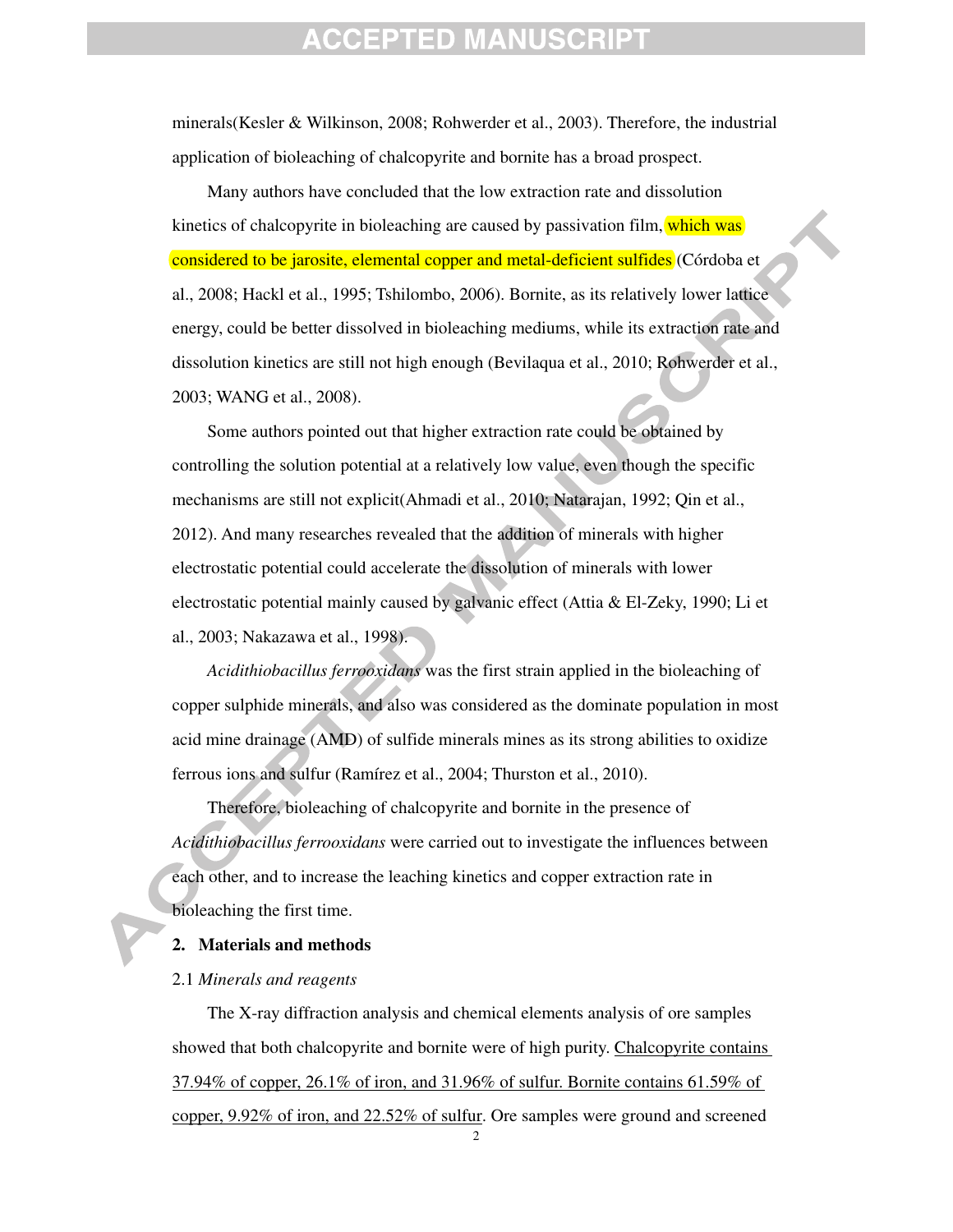to -0.074 mm before used for bioleaching experiment. All chemicals used for electrochemical measurement were of analytical grade.

#### 2.2 *Microorganism and growth conditions*

*Acidithiobacillus ferrooxidans* used was obtained from the Key Lab of Biohydrometallurgy of Ministry of Education, Central South University, Changsha, China, bacteria was cultured in 250 mL shake flasks using an orbital incubator with a stirring speed of 200 r/min at 30℃. The 9K medium used for cell cultivation consisted of the following components:  $(NH<sub>4</sub>)<sub>2</sub>SO<sub>4</sub>(3.0 g/L)$ , MgSO<sub>4</sub>·7H<sub>2</sub>O (0.5 g/L),  $K_2HPO_4$  (0.5 g/L), KCl (0.1 g/L), Ca(NO<sub>3</sub>)<sub>2</sub> (0.01 g/L). All the bacterial cultures were sub-cultured into basal salts medium supplemented with ferrous sulphate ( $FeSO<sub>4</sub>$ ) as the energy source. The resulting culture was used as inoculums for the bioleaching experiments.

### 2.3 *Bioleaching experiment*

10 mL cells were inoculated into a 250-mL shake flask containing 90 mL of sterilized 9 K medium and 5 g minerals, the minerals were composed of chalcopyrite and bornite with different ratios of 5:0 (1#), 4:1 (2#), 3:2 (3#), 2:3 (4#), 1:4 (5#) and 0:5 (6#). The shake flasks were placed into an orbital shaker at 200 r/min and 30°C, pH value was adjusted to 1.6 by sulfuric acid regularly, and water lost by evaporation was supplemented periodically by adding sterile 9K medium. During the bioleaching process, record the variation of pH values, bacterial concentration and redox potentials regularly, as well as the copper concentration.

2.3.2 Calculation of acid consumption

The consumption of acid was represented by the amount of  $H^+$  consumption for per gram of ore each day, it could be calculated by the equation as Eq.(1).

$$
N = (10^{-a} - 10^{-b}) \times 1000V / M
$$
 (1)

Where N is the consumption of  $H^+$  for per gram of ore, with unit of mmol/g; a is the pH value measured on former day (measured after adding sulfuric acid), b is the pH value measured on the following day (measured before adding sulfuric acid); V is the total volum of leaching solution, with unit of L; and M is the weight of added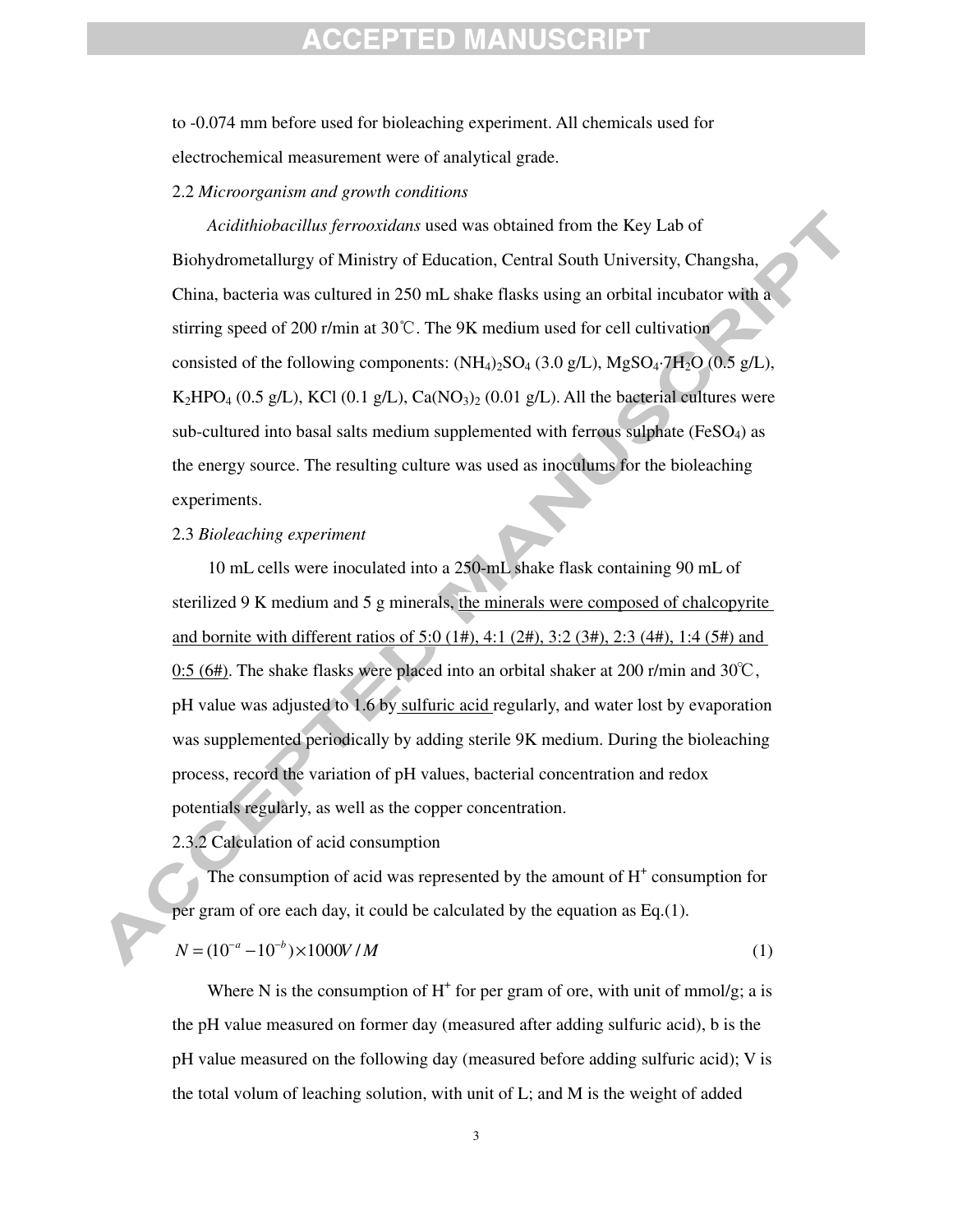### CEPTED MANUS

minerals, with unit of g.

### 2.4 *Electrochemical measurement*

#### 2.4.1 Electrodes

The Carbon Paste Electroactive Electrodes (CPEE) were made by mixing 0.7 g minerals (-0.038 mm), 0.2 g graphite and 0.1 g solid paraffin. The mixture was heated and then transferred rapidly into a tablet model for tabletting under the pressure of 500 kg/cm<sup>2</sup>, and then took out for air drying, the electrodes were polished using 600-grit silicon carbide paper to obtain smooth surface before electrochemical measurements(Takeuchi et al., 2007; Wang et al., 1998).

#### 2.4.2 Cyclic voltammogram and tafel test

For the cyclic voltammograms test and tafel test, a conventional three-electrode system consisted of working electrode, graphite rod as counter electrode and Ag/AgCl (3.0 M KCl) electrode as reference electrode. The electrolyte used was composed of the following compositions: 3.0 g/L (NH<sub>4</sub>)<sub>2</sub>·SO<sub>4</sub>, 0.1 g/L KCl, 0.5 g/L K<sub>2</sub>HPO<sub>4</sub>, 0.5 g/L MgSO<sub>4</sub>/L and 0.01 g/L Ca (NO<sub>3</sub>)<sub>2</sub>, the pH value of solution was adjusted to 1.6 by sulfuric acid. The electrochemical measurement was conducted on a Princeton Model 283 potentiostat (EG&G of Princeton Applied Research) coupled to a personal computer, cyclic voltammogram tests were carried out at a sweep rate of 10 mV/s, and tafel tests were carried out at a sweep rate of 0.5 mV/s.

### 2.5 *Analytical techniques*

The mineralogical compositions of solid samples were examined by X-ray diffraction (XRD) (DX-2700). The bacterial concentration was measured by microscope (CX31). Copper concentration was determined by inductively coupled plasma-atomic emission spectrometer (ICP-AES) (America Baird Co. PS-6).The pH values were measured with a pH meter (PHSJ-4A) and the redox potentials of leaching solution were measured by a Pt electrode with reference to a Ag/AgCl electrode (3.0 M KCl) (BPP-922).

#### **3. Results and discussion**

### 3.1 *Bioleaching of chalcopyrite and bornite*

Fig.1 showed the results of bioleaching, including the variation of bacterial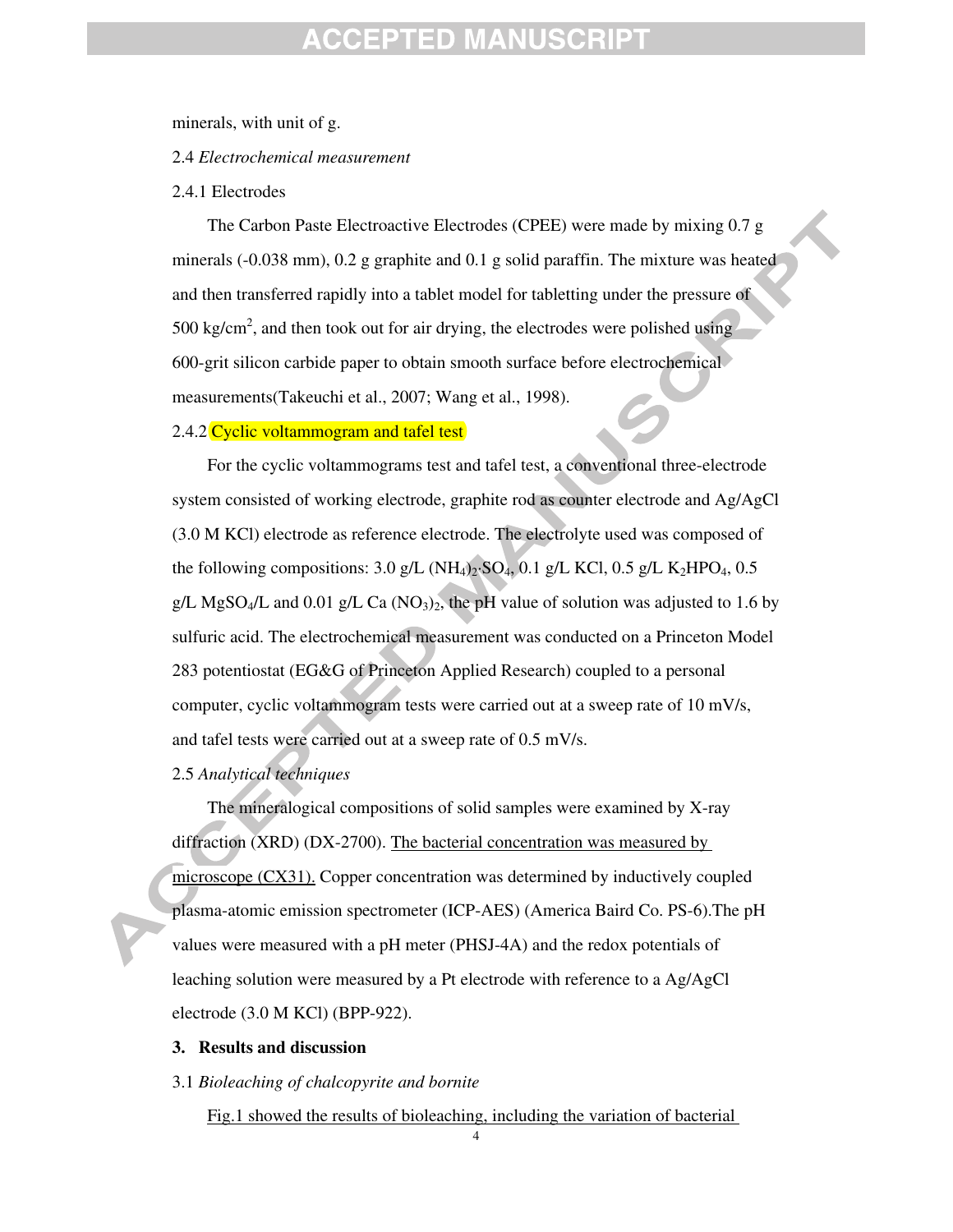concentration, copper extraction rate, redox potential, H+ consumption and supplement sulfuric acid. Fig.1 (a) showed that the copper extraction rate of both chalcopyrite and bornite under sterile conditions were very low, and the presence of Acidithiobacillus ferrooxidans significantly increased the copper extraction of both chalcopyrite and bornite. The variation of bacterial concentration was shown in Fig.1 (b), the bacterial concentration of chalcopyrite and bornite bioleaching reached at a platform in the later stage of bioleaching, while the bacterial concentration of mixed minerals bioleaching still kept increasing, indicating a stronger bacterial activity, which could be beneficial for the bioleaching process.

Fig.1 (c) showed that the copper extraction rate of single chalcopyrite was about 30% after bioleaching for 30 days, while total copper extraction rate of mixed minerals increased to about 64% when the ratio of chalcopyrite and bornite was 3:2, this result indicated that the copper extraction rate of chalcopyrite in the mixture could be about 40% even if bornite in the mixture was assumed to be leached totally, thus bornite accelerated the dissolution of chalcopyrite. Similarly, the copper extraction rate of single bornite was about 60%, but the total copper extraction rate of mixed minerals increased to about 73% when the ratio of chalcopyrite and bornite was 1:4, the copper extraction rate of bornite of about 66% could be obtained even if the chalcopyrite in the mixture was assumed to be totally leached, thus chalcopyrite also accelerated the dissolution of bornite. Therefore, there was a synergistic effect between chalcopyrite and bornite during bioleaching.

The variations of redox potential shown as Fig.1 (d) indicated that the addition of bornite was beneficial for controlling the solution potential at a relatively low level, which could be **beneficial for the dissolution of chalcopyrite as reported by some** researchers, they considered that the first step of reduction of chalcopyrite to bornite or talnakhite is the rate-limiting step during bioleaching (Ahmadi et al., 2010; Natarajan, 1992; Qin et al., 2012). And the redox potential reached at a relatively stable value in the later stage of bioleaching, mainly because of the balance between consumption and producing of ferric ions as the formation of jarosite.

5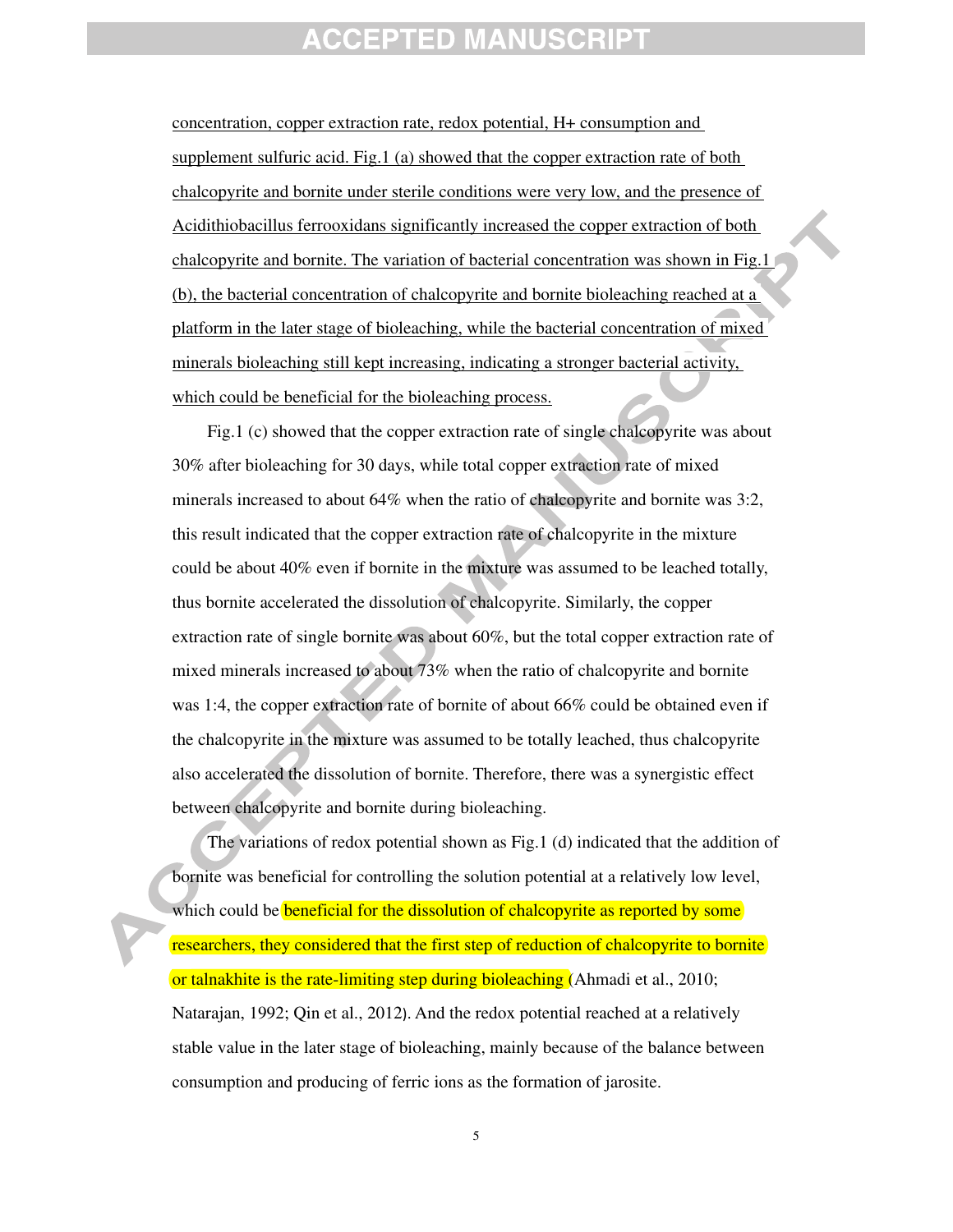$$
M^{+} + 3Fe^{3+} + 2SO_4^{2-} + 6H_2O \rightarrow MFe_3(SO_4)_2(OH)_6 + 6H^{+}
$$
 (2)

Where M is a monovalent cation, such as  $H_3O^+$ ,  $Na^+$ ,  $K^+$  and  $NH_4^+$ , etc.

Fig.1 (e) showed the variation of acid consumption for per gram of ores regularly, it indicated that the variations of acid consumption of ores containing bornite were similar in the first 5 days, and then differences **emerged. The results revealed that** bornite might be the main mineral dissolved in the initial stage of bioleaching as its lower electrostatic potential and lower lattice energy. The copper extraction rate of minerals containing bornite significantly increased with the increase of amount of adding chalcopyrite in the first 3 days, this might be attributed to the galvanic effect between chalcopyrite and bornite. Therefore, bornite was considered as the main mineral dissolved in the initial stage of mixed minerals bioleaching.

The initial stage of chalcopyrite bioleaching was a period of acid consumption, which could be mainly described as Eq.(3) and Eq.(4), while the amount of acid consumption decreased along with the bioleaching process, this might be mainly attributed to the chemical reactions producing sulfuric acid shown as Eq.(5)(Leahy  $\&$ Schwarz, 2009; Zhou et al., 2009).  $CuFeS<sub>2</sub> + O<sub>2</sub> + 4H<sup>+</sup> \rightarrow xCu<sup>2+</sup> + yFe<sup>2+</sup> + Cu<sub>1-x</sub>Fe<sub>1-y</sub>S<sub>2-z</sub> + zS<sup>0</sup> + 2H<sub>2</sub>O + 2(x + y)e$  $y_{-x}$   $y_{-y}$   $y_{2}$  $\Sigma_2 + O_2 + 4H^+ \rightarrow xCu^{2+} + yFe^{2+} + Cu_{1-x}Fe_{1-y}S_{2-z} + zS^0 + 2H_2O + 2(x+y)e^{-}$  (3)  $4Fe^{2+} + O_2 + 4H^+ \rightarrow 4Fe^{3+} + 2H_2O$  (4)  $2S^0 + 3O_2 + 2H_2O \rightarrow 2SO_4^{2-} + 4H^+$  (5)

Fig.1 (f) indicated that total amount of supplement sulfuric acid during the whole bioleaching process increased along with the addition of bornite mainly as the dissolution of bornite was a process of acid consumption(Bevilaqua et al., 2010; Pesic & Olson, 1984).

$$
Cu5FeS4 + O2 + 4H+ \to 5Cu2+ + Fe2+ + 2H2O
$$
\n(6)

X-ray diffraction (XRD) analysis indicated that a significant amount of jarosite and elemental sulfur was formed on the mineral surface after bioleaching. It could be observed that the amount of elemental sulfur increased with the addition of bornite, and jarosite kept at a significant amount with respect to any ratio of chalcopyrite and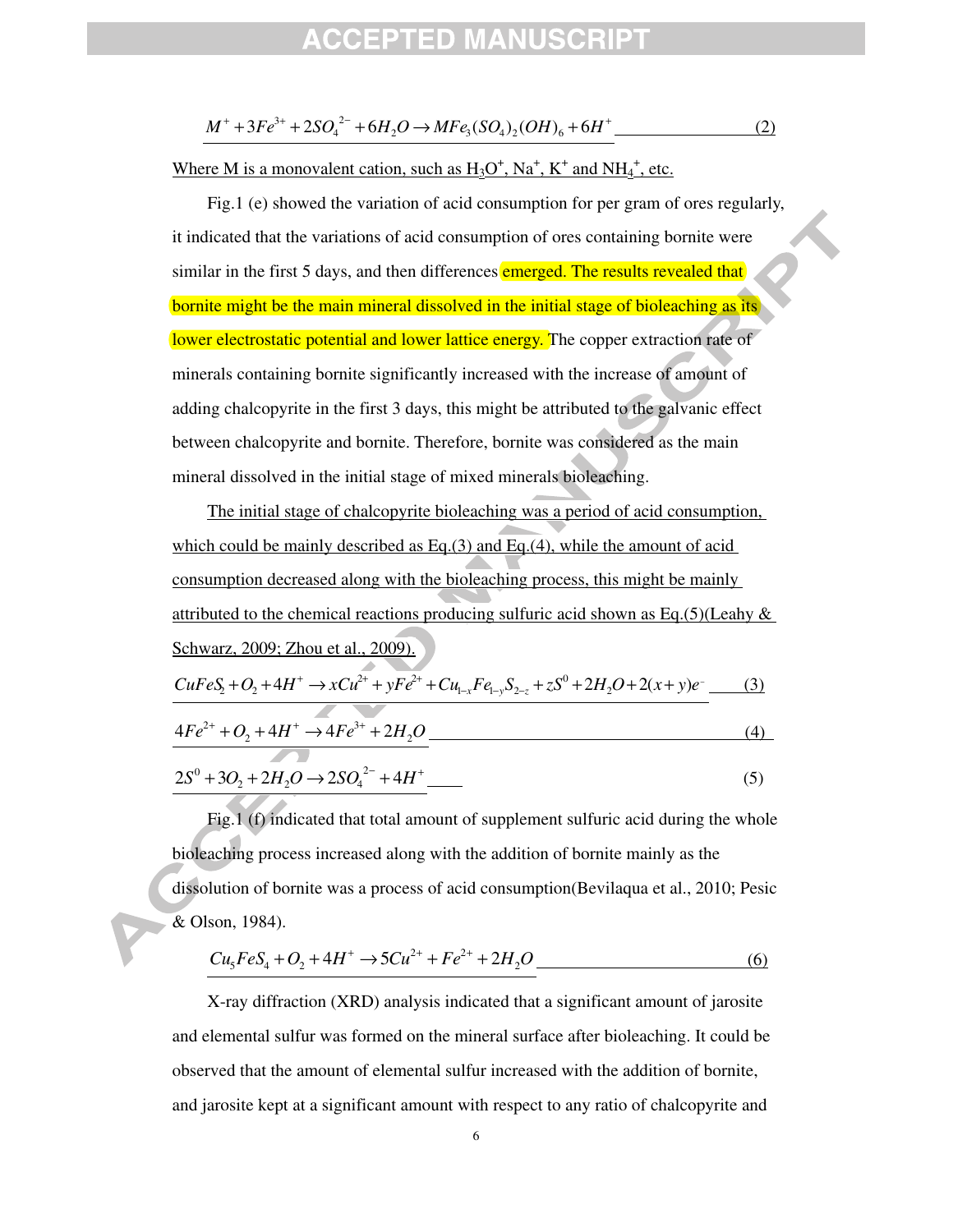bornite.

#### 3.2 *Electrochemical measurement*

3.2.1 Cyclic voltammograms studies

Fig.2 showed the results of cyclic voltammograms test with sweep rate of 10 mV/s. During the anodic scan from -800 mV, three significant peaks of peak a, peak b, and peak c were detected for all the three electrodes, many researchers attributed them to the formation and further oxidation of chacocite as shown in Eq.(7)-Eq.(9)(Arce  $\&$ González, 2002; Lu et al., 2000; Qin et al., 2012). However, some others preferred peak c as the oxidation of hydrogen sulfide to elemental sulfur (Eghbalnia & Dixon,

2011; Elsherief, 2002; Liang et al., 2011).

$$
2Cu + HS^- \rightarrow Cu_2S + H^+ + 2e^- \tag{7}
$$

$$
Cu_2S \to Cu_{2-x}S + xCu^{2+} + 2xe^{-}
$$
 (8)

$$
Cu_{2-x}S \to CuS + (1-x)Cu^{2+} + 2(1-x)e^{-}
$$
\n(9)

For the pre-wave of peak d at about 300-700 mV, it represented the decomposition of chalcopyrite and bornite to intermediate species as shown in Eq.(10)-Eq.(11)(Eghbalnia & Dixon, 2011; Zeng et al., 2013; Zeng et al., 2011). The current density of mixed minerals electrode was larger than that of the other two electrodes, indicating a higher oxidation rate, which was consistent with the bioleaching results.

$$
CuFeS_2 \to xCu^{2+} + yFe^{2+} + Cu_{1-x}Fe_{1-y}S_{2-z} + 2(x+y)e^{-}
$$
\n(10)

$$
Cu5FeS4 + 6H+ \to CuS + (4 - x)Cu2+ + 3H2S + Fe3+ + (5 - x)e-
$$
 (11)

In the reverse scan from 800 mV to -800 mV, two distinct peaks of peak e and peak f were observed for the three electrodes, peak e was reported as the reduction of ferric ions, copper ions and elemental sulfur (Eq.(12)-Eq.(14)), and peak f could be associated with reduction of covellite to chacocite shown as Eq.(15), which was a reverse reaction of peak a(Cai et al., 2012; Ghahremaninezhad et al., 2010; Liu & Li, 2011).

$$
Fe^{3+} + e^- \rightarrow Fe^{2+} \tag{12}
$$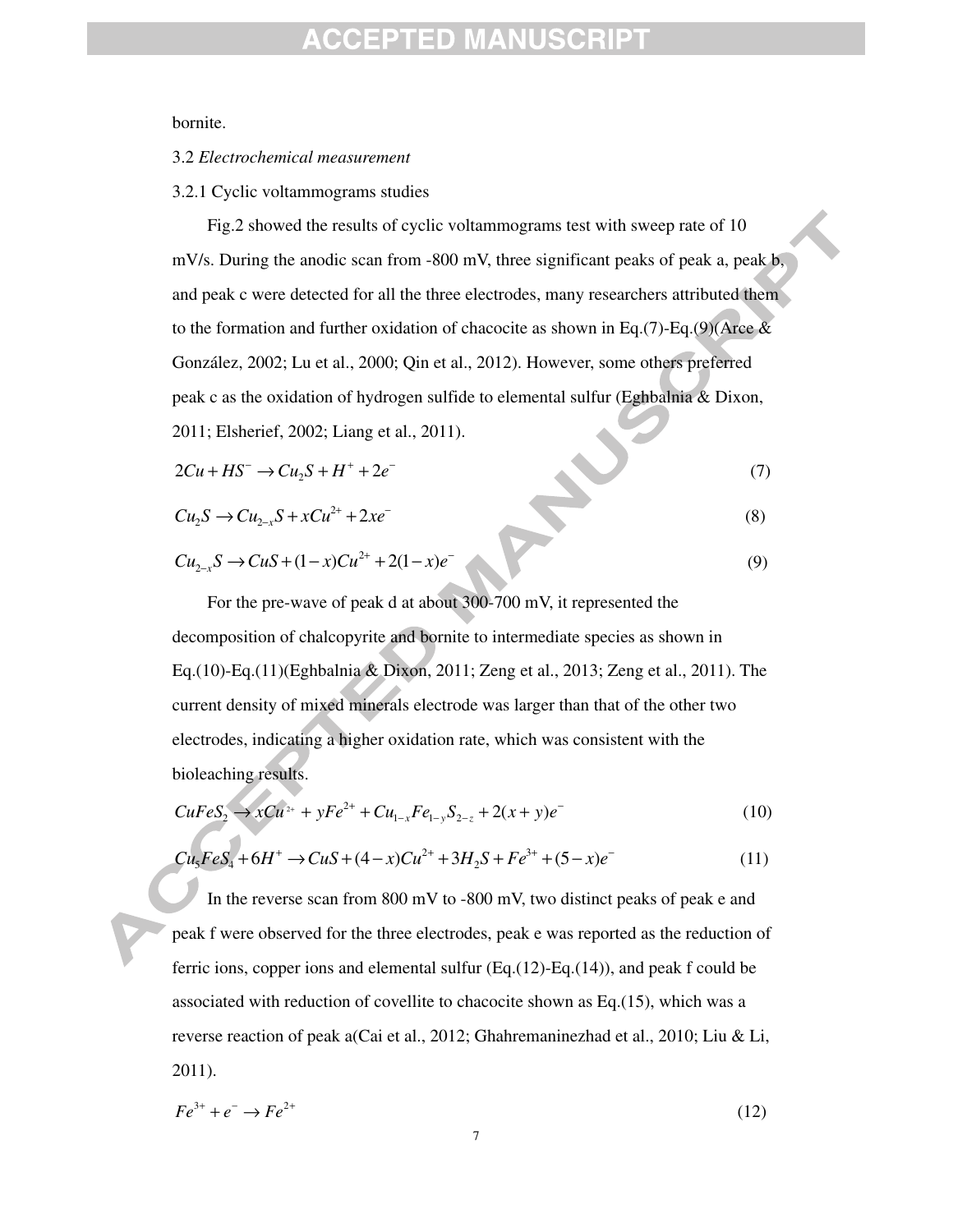### FPTFD MANL

- $Cu^{2+} + S^0 + 2e^- \rightarrow CuS$
- $(13) Cu^{2+} + 2e^- \rightarrow Cu^0$
- (14)

$$
Cu_2S + H^+ + 2e^- \to 2Cu^0 + HS^-
$$
 (15)

Results of cyclic voltammograms tests indicated that the oxidation and reduction mechanisms of chalcopyrite and bornite were similar. The addition of bornite or chalcopyrite did not change the oxidative and reductive mechanisms, but increased the current density during oxidation process at 300-700 mV, that was in accordance with the bioleaching results.

### 3.2.1 Tafel studies

Fig.3 showed the tafel curves of the three electrodes, the sweep rate was 0.5 mV/s. The electrochemical parameters of corrosion potential ( $E_{\text{corr}}$ ), corrosion current density  $(i_{\text{corr}})$  and polarization resistance  $(R_p)$  were calculated. The corresponding corrosion potential of chalcopyrite, bornite and mixed mineral was 450 mV, 401.1 mV and 432.4 mV, the corresponding corrosion current density was 19.18  $\mu$ A/cm<sup>2</sup>, 6.114  $\mu$ A/cm<sup>2</sup> and 29.41  $\mu$ A/cm<sup>2</sup>, the corresponding polarization resistance was 3.46 K $\Omega$ •cm<sup>2</sup>, 6.97 K $\Omega$ •cm<sup>2</sup> and 2.25 K $\Omega$ •cm<sup>2</sup>, respectively. It indicated that the mixed mineral has the largest corrosion current density and the lowest polarization resistance, resulting in a higher oxidation rate, which was consistent with the bioleaching results. *3.3 The model of interaction between chalcopyrite and bornite*

A model of interaction between chalcopyrite and bornite during bioleaching was provided as shown in Fig.4. The surfaces of minerals were bacterial corrosion regions, where the complex interface reactions take place. It revealed that the galvanic effect accelerated the oxidative dissolution of bornite. And in the turn, the low solution potential mainly caused by the dissolution of bornite could be beneficial for the dissolution of chalcopyrite.

#### **4. Conclusions**

The synergistic effect between chalcopyrite and bornite existed during bioleaching in the presence of *Acidithiobacillus ferrooxidans*, it might mainly be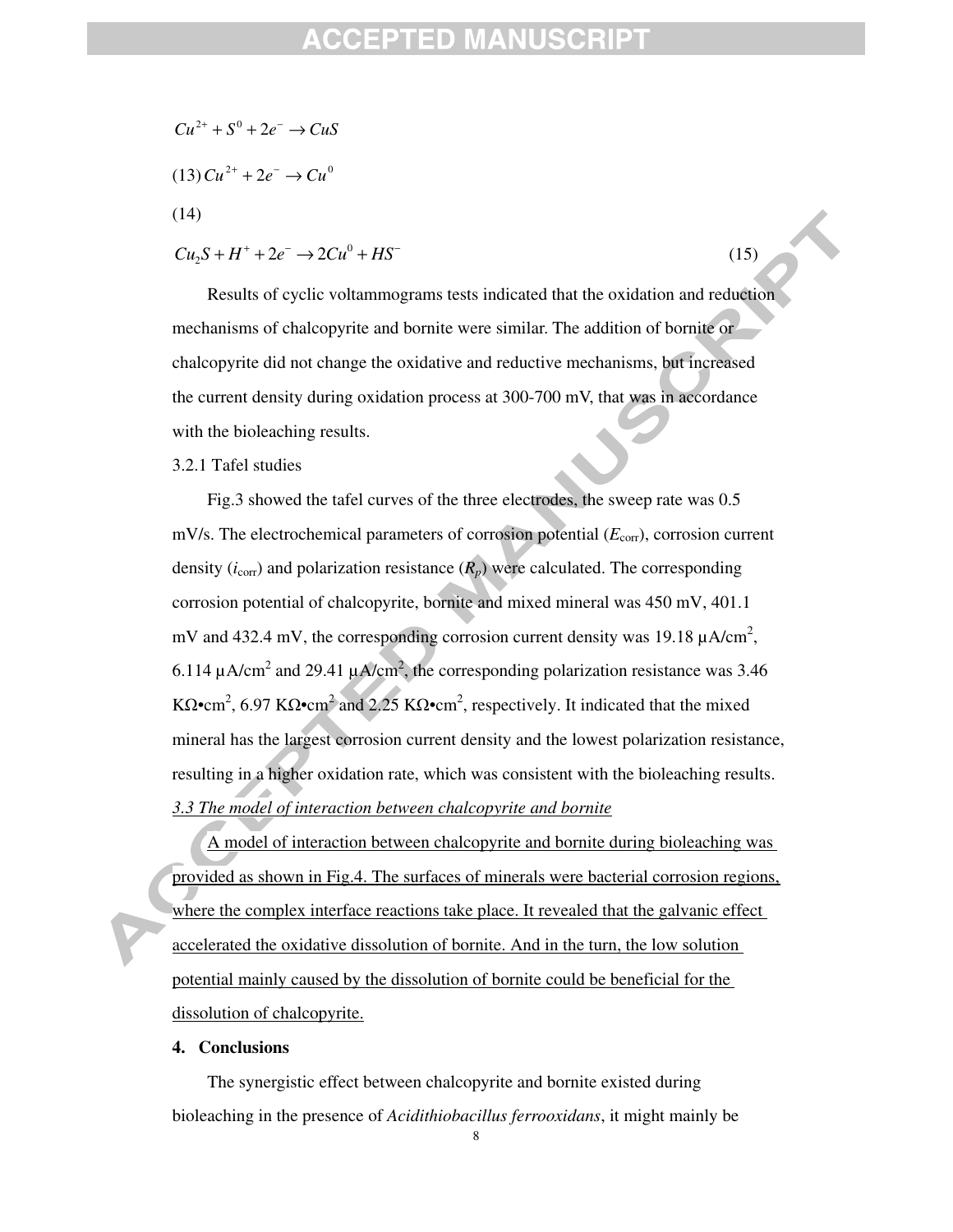attributed to the galvanic effect between chalcopyrite and bornite, and to the relatively low solution potential as the addition of bornite.

Significant amount of elemental sulfur and jarosite could be the main passivation film inhibiting the further dissolution, and the amount of elemental sulfur significantly increased with the addition of bornite.

Electrochemical measurements revealed that the addition of bornite or chalcopyrite did not change the oxidative and reductive mechanisms, but increased the oxidation rate.

#### **5. Prospects and future work**

The relationship between chalcopyrite and bornite with different crystal structures during bioleaching in the presence of different strains of bacteria will be investigated, and the detailed transformation of surface phases will be studied in the future work.

#### **Acknowledgments**

This work was supported by Science Foundation of China (project No. 51374248), National High-tech Research and Development Program of China (project No. 2012AA061501), Research Fund for the Doctoral Program of Higher Education of China (project No. 20120162120010), and National Key Basic Research Program of China (project No. 2010CB630905) Natural.

#### **References**

- [1] Ahmadi, A., Schaffie, M., Manafi, Z., Ranjbar, M., 2010. Electrochemical bioleaching of high grade chalcopyrite flotation concentrates in a stirred bioreactor. Hydrometallurgy. 104, 99-105.
- [2] Arce, E.M., González, I., 2002. A comparative study of electrochemical behavior of chalcopyrite, chalcocite and bornite in sulfuric acid solution. Int. J. Miner. Process. 67, 17-28.
- [3] Attia, Y., El-Zeky, M., 1990. Effects of galvanic interactions of sulfides on extraction of precious metals from refractory complex sulfides by bioleaching. Int. J. Miner. Process. 30, 99-111.
- [4] Bevilaqua, D., Garcia Jr, O., Tuovinen, O., 2010. Oxidative dissolution of bornite by Acidithiobacillus ferrooxidans. Process. Biochem. 45, 101-106.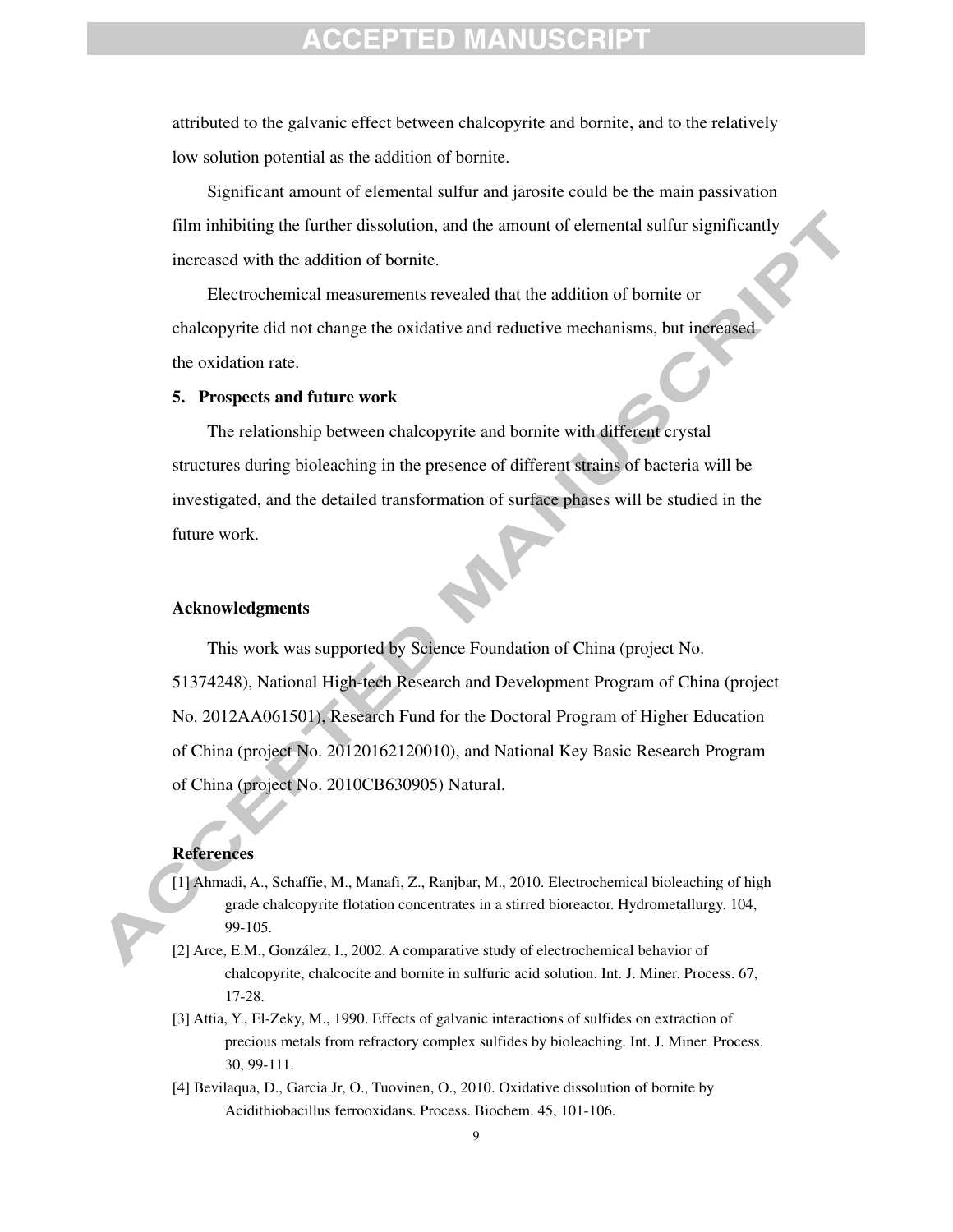- [5] Bosecker, K., 1997. Bioleaching: metal solubilization by microorganisms. Fems. Microbiol. Rev. 20, 591-604.
- [6] Córdoba, E., Muñoz, J., Blázquez, M., González, F., Ballester, A., 2008. Leaching of chalcopyrite with ferric ion. Part I: General aspects. Hydrometallurgy. 93, 81-87.
- [7] Cai, Y., Chen, X., Ding, J., Zhou, D., 2012. Leaching mechanism for chalcopyrite in hydrochloric acid. Hydrometallurgy. 113, 109-118.
- [8] Eghbalnia, M., Dixon, D.G., 2011. Electrochemical study of leached chalcopyrite using solid paraffin-based carbon paste electrodes. Hydrometallurgy. 110, 1-12.
- [9] Elsherief, A., 2002. The influence of cathodic reduction, Fe2+ and Cu2+ ions on the electrochemical dissolution of chalcopyrite in acidic solution. Miner. Eng. 15, 215-223.
- [10] Ghahremaninezhad, A., Asselin, E., Dixon, D., 2010. Electrochemical evaluation of the surface of chalcopyrite during dissolution in sulfuric acid solution. Electrochim. Acta. 55, 5041-5056.
- [11] Hackl, R., Dreisinger, D., Peters, E., King, J., 1995. Passivation of chalcopyrite during oxidative leaching in sulfate media. Hydrometallurgy. 39, 25-48.
- [12] Kesler, S.E., Wilkinson, B.H., 2008. Earth's copper resources estimated from tectonic diffusion of porphyry copper deposits. Geology. 36, 255-258.
- [13] Leahy, M.J., Schwarz, M.P., 2009. Modelling jarosite precipitation in isothermal chalcopyrite bioleaching columns. Hydrometallurgy. 98, 181-191.
- [14] Li, H.X., Qiu, G.Z., Hu, Y.H., Wang, D.Z., 2003. Galvanic effect on mixed sulfide bioleaching. Chinese Journal of Nonferrous Metals. 13, 1287-1290.
- [15] Liang, C.L., Xia, J.L., Yang, Y., Nie, Z.Y., Zhao, X.J., Zheng, L., Ma, C.Y., Zhao, Y.D., 2011. Characterization of the thermo-reduction process of chalcopyrite at  $65^{\circ}$  C by cyclic voltammetry and XANES spectroscopy. Hydrometallurgy. 107, 13-21.
- [16] Liu, Q., Li, H., 2011. Electrochemical behaviour of chalcopyrite (CuFeS2) in FeCl3 solution at room temperature under differential stress. Int. J. Miner. Process. 98, 82-88.
- [17] Lu, Z., Jeffrey, M., Lawson, F., 2000. An electrochemical study of the effect of chloride ions on the dissolution of chalcopyrite in acidic solutions. Hydrometallurgy. 56, 145-155.
- [18] Nakazawa, H., Fujisawa, H., Sato, H., 1998. Effect of activated carbon on the bioleaching of chalcopyrite concentrate. Int. J. Miner. Process. 55, 87-94.
- [19] Natarajan, K., 1992. Bioleaching of sulphides under applied potentials. Hydrometallurgy. 29, 161-172.
- [20] Pesic, B., Olson, F., 1984. Dissolution of Bornite in sulfuric acid using oxygen as oxidant. Hydrometallurgy. 12, 195-215.
- [21] Qin, W., Yang, C., Lai, S., Wang, J., Liu, K., Zhang, B., 2012. Bioleaching of chalcopyrite by moderately thermophilic microorganisms. Bioresource Technol. 129, 200-208.
- [22] Ramírez, P., Guiliani, N., Valenzuela, L., Beard, S., Jerez, C.A., 2004. Differential protein expression during growth of Acidithiobacillus ferrooxidans on ferrous iron, sulfur compounds, or metal sulfides. Appl. Environ. Microb. 70, 4491-4498.
- [23] Rohwerder, T., Gehrke, T., Kinzler, K., Sand, W., 2003. Bioleaching review part A. Appl. Microbiol. Biot. 63, 239-248.
- [24] Takeuchi, R.M., Santos, A.L., Padilha, P.M., Stradiotto, N.R., 2007. Copper determination in ethanol fuel by differential pulse anodic stripping voltammetry at a solid paraffin-based carbon paste electrode modified with 2-aminothiazole organofunctionalized silica. Talanta.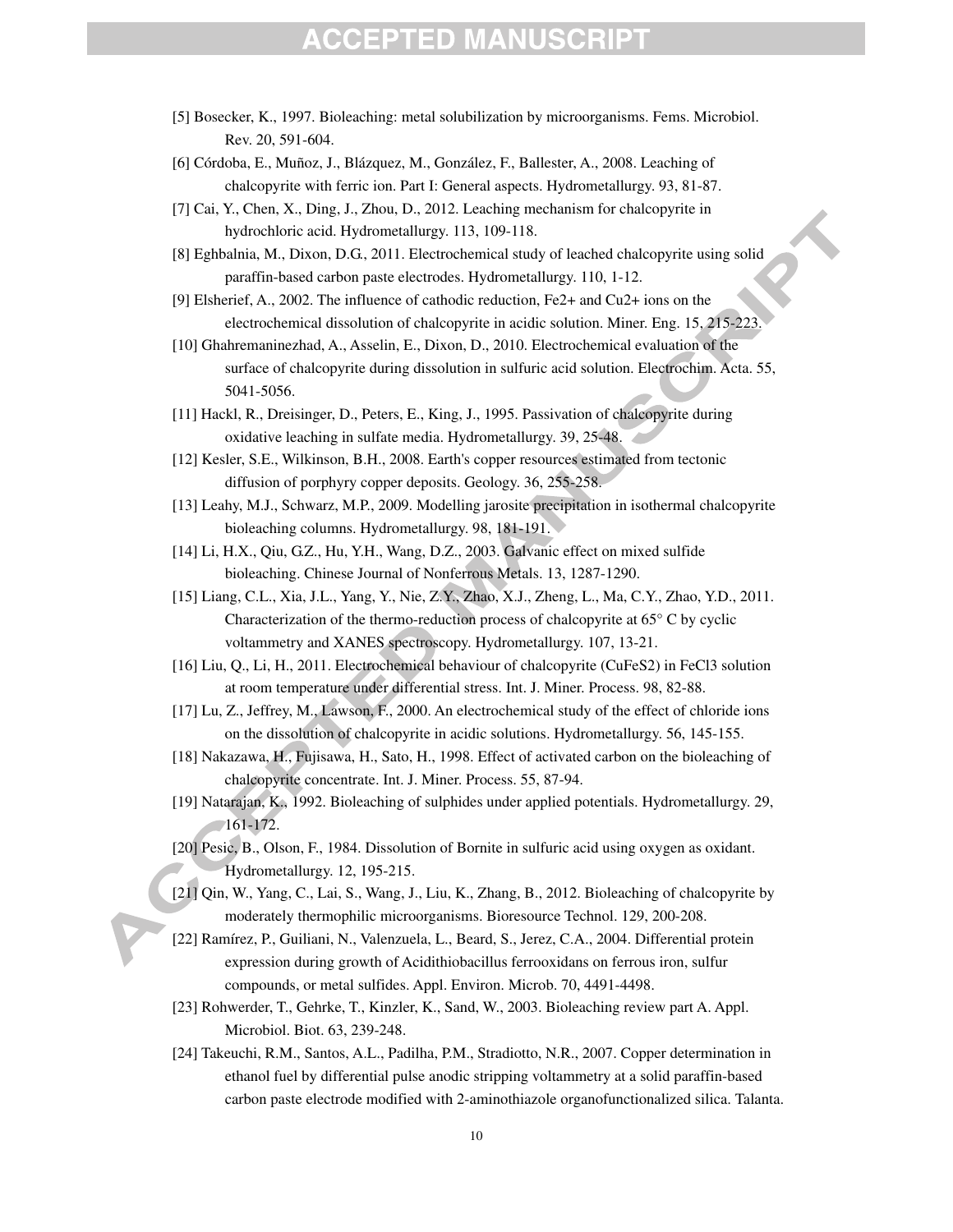71, 771-777.

A COLLES

- [25] Thurston, R.S., Mandernack, K.W., Shanks, W.C., 2010. Laboratory chalcopyrite oxidation by Acidithiobacillus ferrooxidans: Oxygen and sulfur isotope fractionation. Chem. Geol. 269, 252-261.
- [26] Tshilombo, A.F., 2006. Mechanism and kinetics of chalcopyrite passivation and depassivation during ferric and microbial leaching. PhD Thesis. University of British Columbia, Vancouver, BC, Canada.
- [27] Wang, H., Zhang, A., Cui, H., Liu, D., Liu, R., 1998. Adsorptive stripping voltammetric determination of phenol at an electrochemically pretreated carbon-paste electrode with solid paraffin as a binder. Microchem. J. 59, 448-456.
- [28] WANG, J., QIN, W.Q., ZHANG, Y.S., YANG, C.R., ZHANG, J.W., NAI, S.S., SHANG, H., QIU, G.Z., 2008. Bacterial leaching of chalcopyrite and bornite with native bioleaching microorganism. T. Nonferr. Metal. Soc. 18, 1468-1472.
- [29] Watling, H., 2006. The bioleaching of sulphide minerals with emphasis on copper sulphides—a review. Hydrometallurgy. 84, 81-108.
- [30] Zeng, W., Qiu, G., Chen, M., 2013. Investigation of Cu-S intermediate species during electrochemical dissolution and bioleaching of chalcopyrite concentrate. Hydrometallurgy. 134-135, 158-165.
- [31] Zeng, W., Qiu, G., Zhou, H., Chen, M., 2011. Electrochemical behaviour of massive chalcopyrite electrodes bioleached by moderately thermophilic microorganisms at 48° C. Hydrometallurgy. 105, 259-263.
- [32] Zhou, H.B., Zeng, W.M., Yang, Z.F., Xie, Y.J., Qiu, G.Z., 2009. Bioleaching of chalcopyrite concentrate by a moderately thermophilic culture in a stirred tank reactor. Bioresource Technol. 100, 515-520.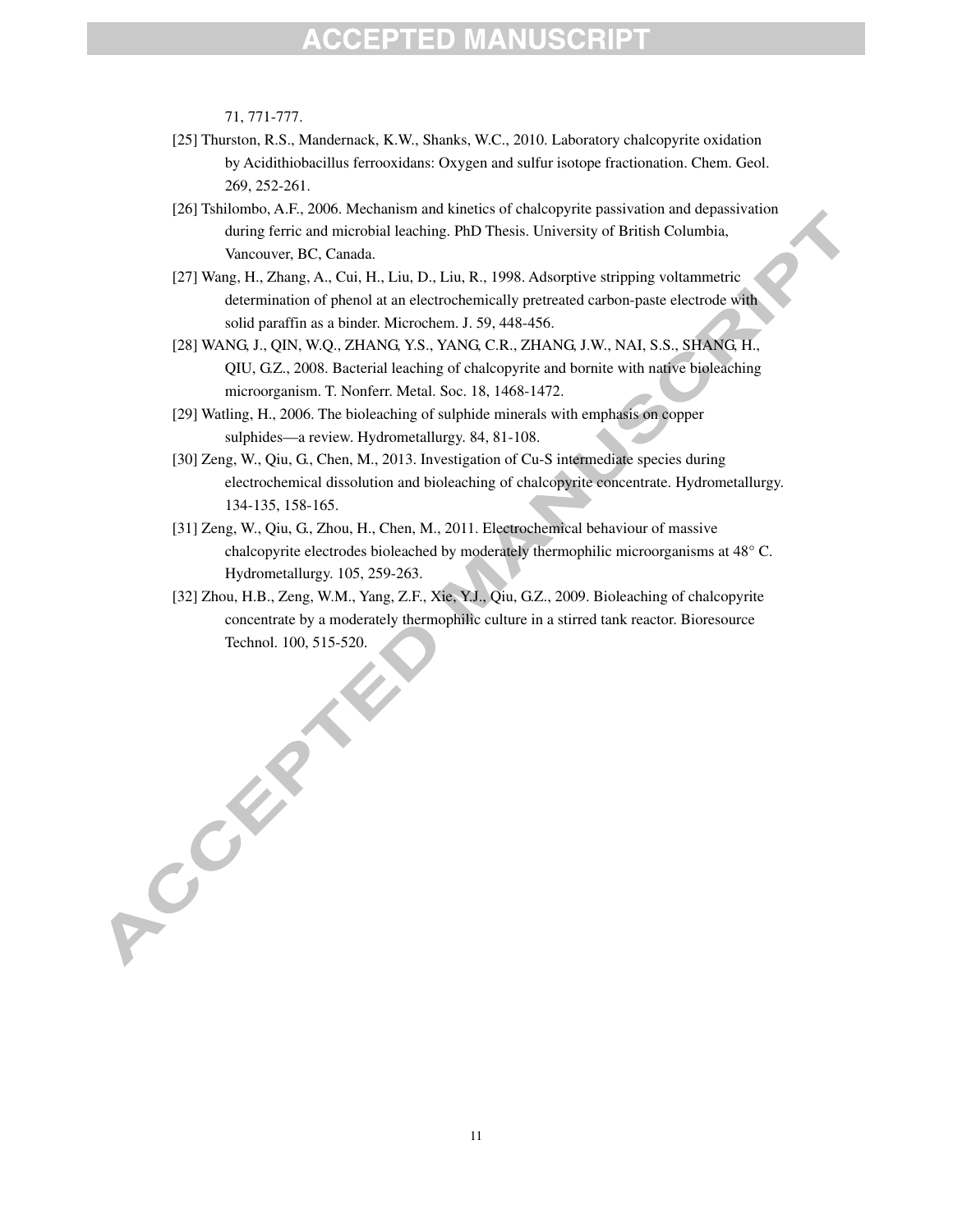### FIGURE CAPTIONS

Fig.1 The copper extraction rate of chalcopyrite and bornite by sterile leaching and bioleaching (a), the bacterial concentration (b), copper extraction rate (c), the redox potential (d), the H<sup>+</sup> consumption for per gram of ore (e) and the total supplement sulfuric acid (f) during bioleaching process (From1#~6#, chalcopyrite : bornite=5:0, 4:1, 3:2, 2:3, 1:4, 0:5)

Fig.2 Cycle voltammograms of three electrodes

Fig.3 Polarization curves of three electrodes

 $\left($ 

Creek

Fig.4 The model of interaction between chalcopyrite and bornite in bioleaching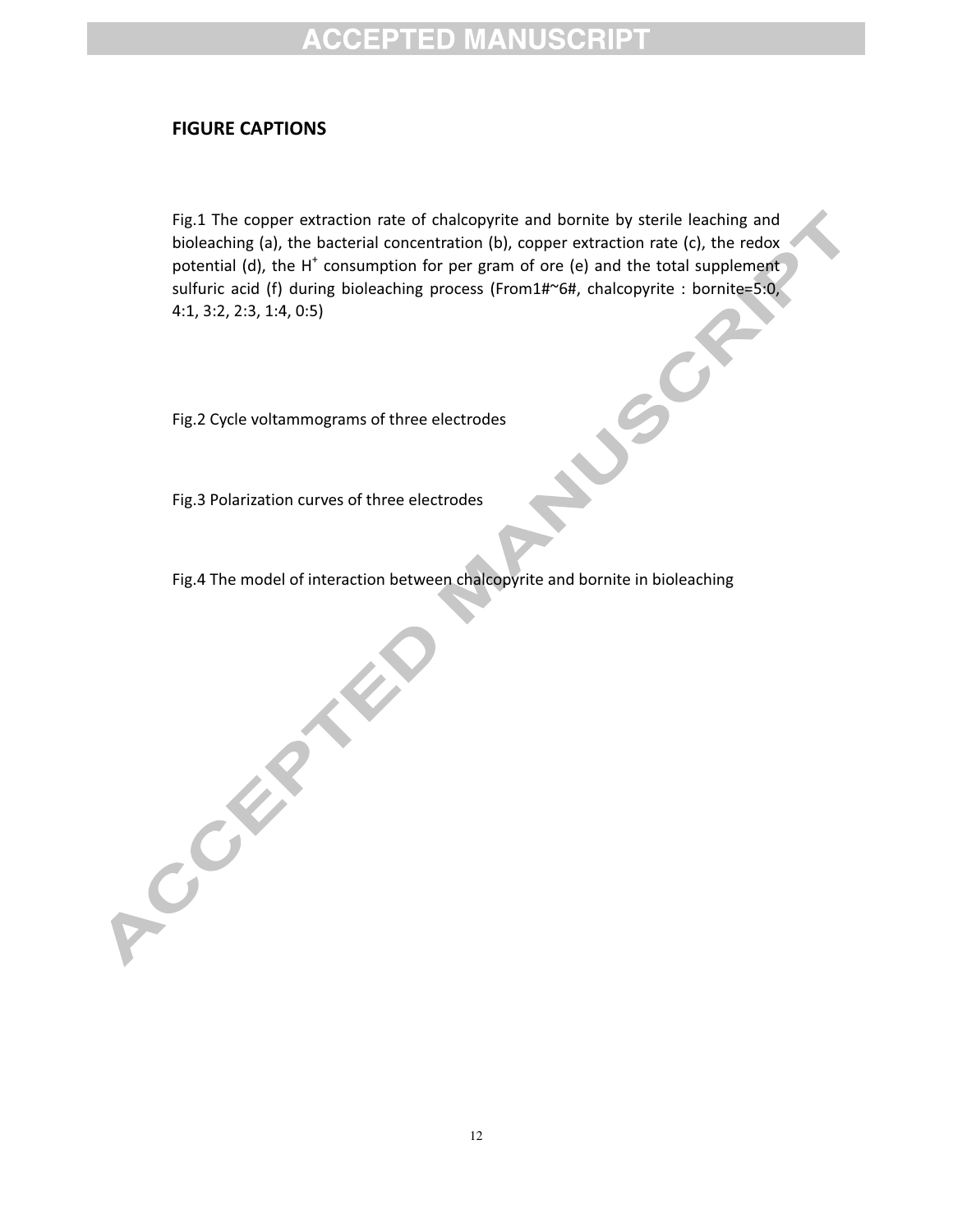# Figures

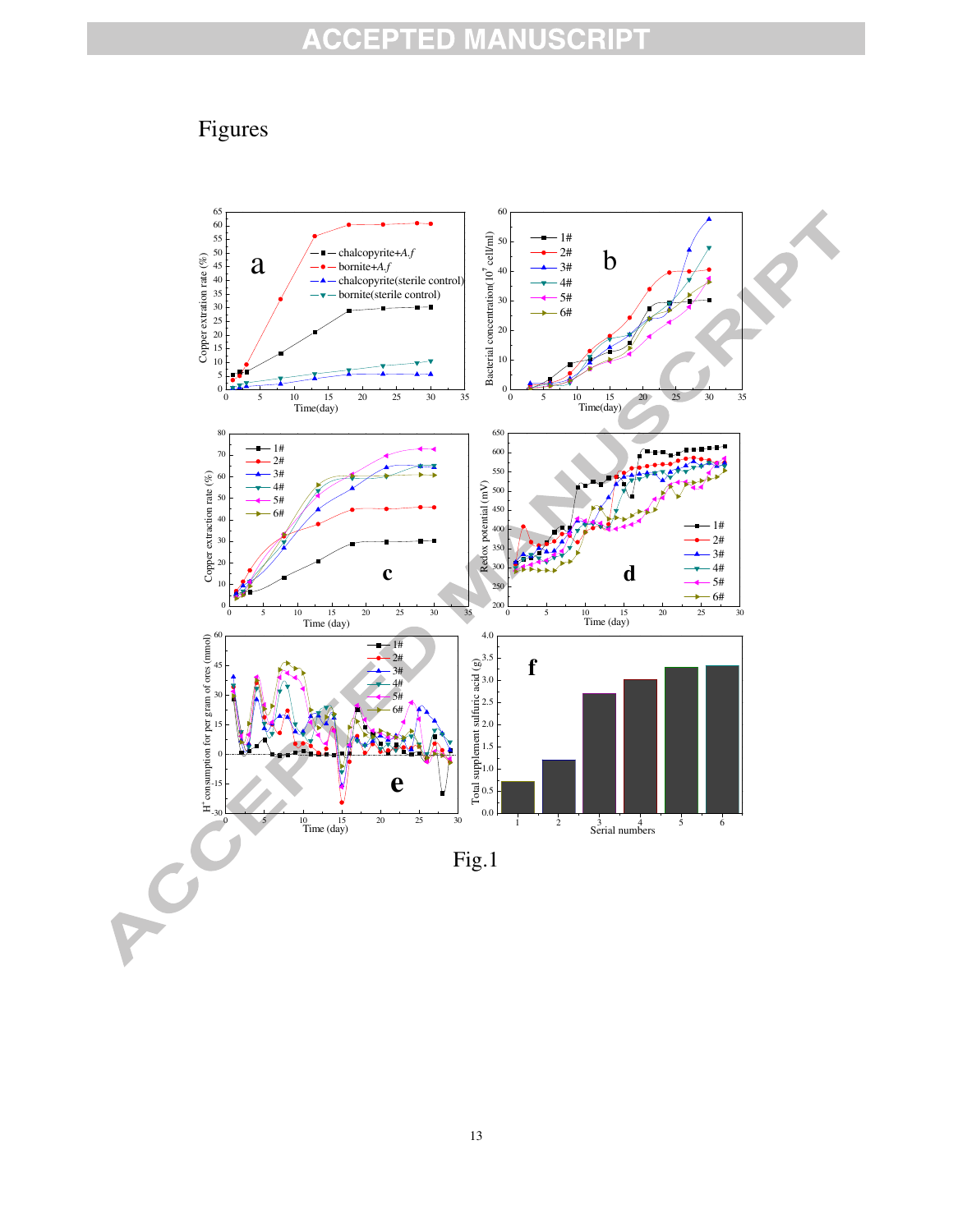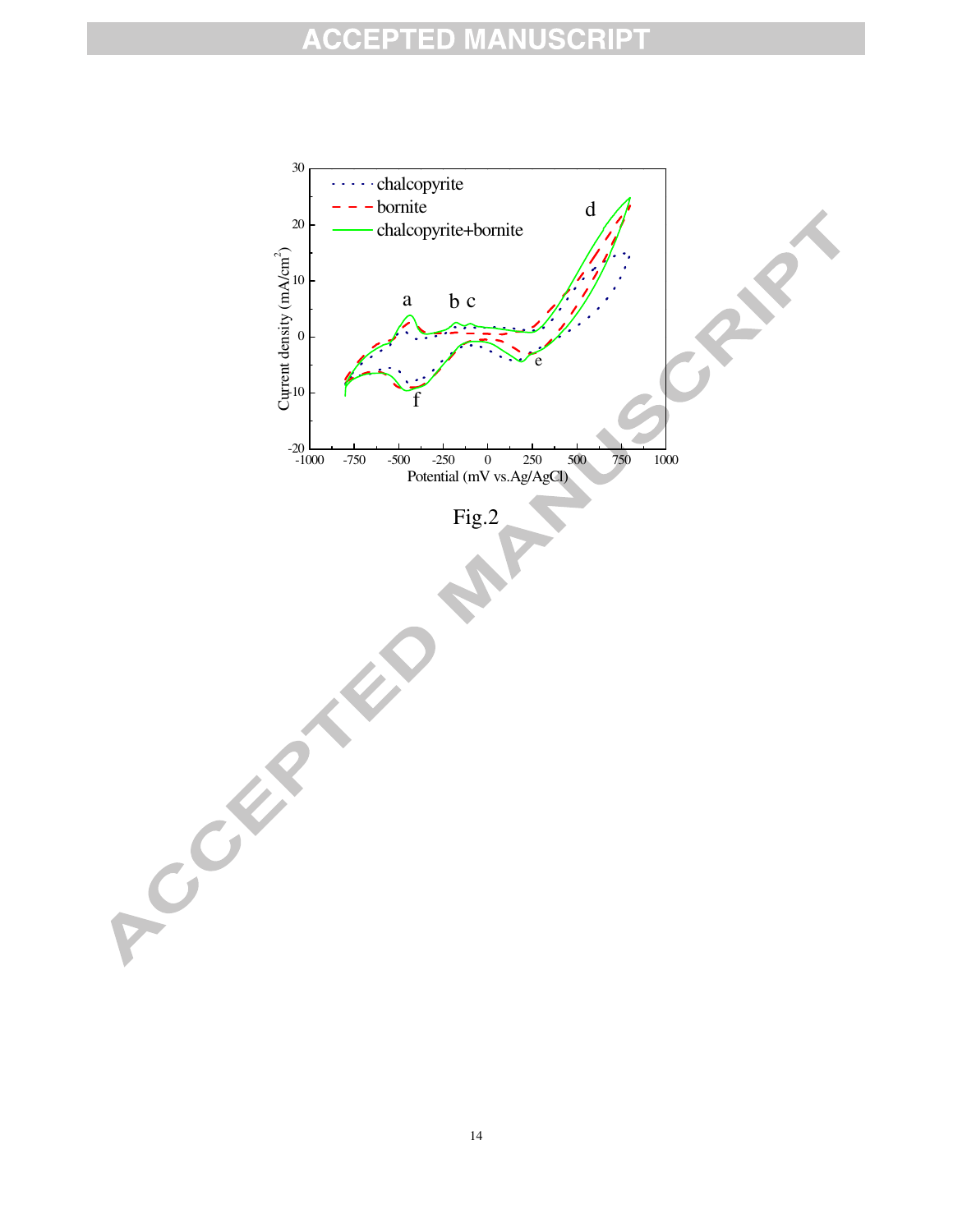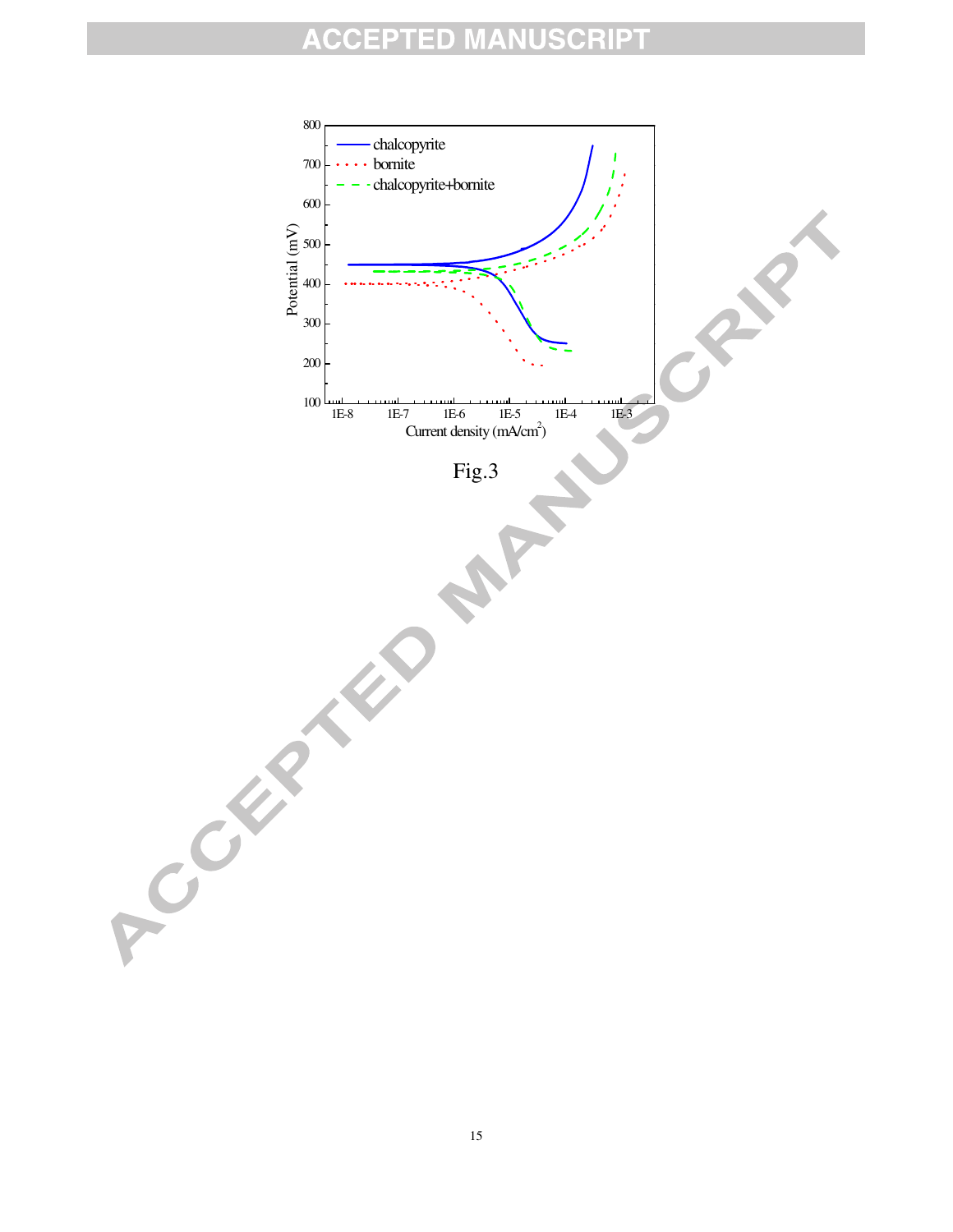